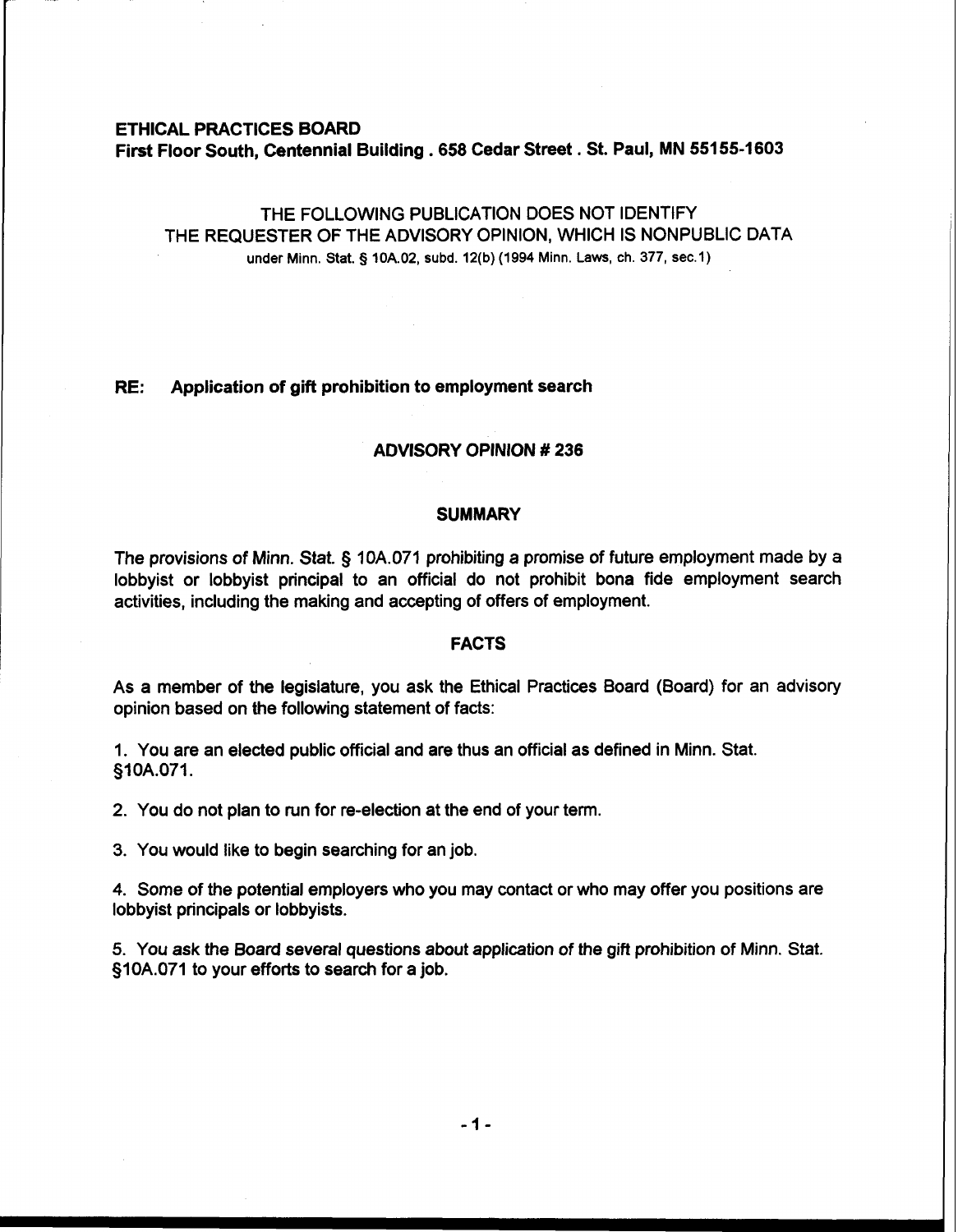#### Issue

Does the gift prohibition of Minn. Stat. §10A.071, particularly the prohibition of a "promise of future employment", apply to an official's right to seek employment and to solicit or accept employment offers from lobbyists or lobbyist principals, or to the right of a lobbyist or lobbyist principal to offer employment to an official?

#### **Opinion**

No. It is the Board's opinion that Minn. Stat. §10A.071 does not prohibit officials from engaging in bona fide employment search activities which include seeking employment with and soliciting employment offers from lobbyists or lobbyist principals. Neither does the statute prohibit lobbyists or lobbyist principals from making bona fide offers of employment to officials or officials from accepting such offers.

In order to address this issue, the Board has considered the meaning of "a promise of future employment", which is a prohibited gift under Minn. Stat. §10A.071. The Board concludes that a promise of future employment is not the same as a firm offer of employment which the job seeker may accept and which then becomes a binding contract of employment.

A promise of future employment is a pledge of the promisor's future intent, conferred on its beneficiary without action by the beneficiary and without consideration from the beneficiary.

A bona fide offer of employment, on the other hand, includes with it the requirement that the offeree give consideration in the form an agreement to perform services as an employee. Unlike a promise of future employment, an offer of employment may be accepted by the offeree so as to create a binding contract to perform the designated employment services on the specified terms and conditions.

-

Carolyn D. Rodriguez, Acting Chair Ethical Practices Board

*7'-J&* - 76 Date